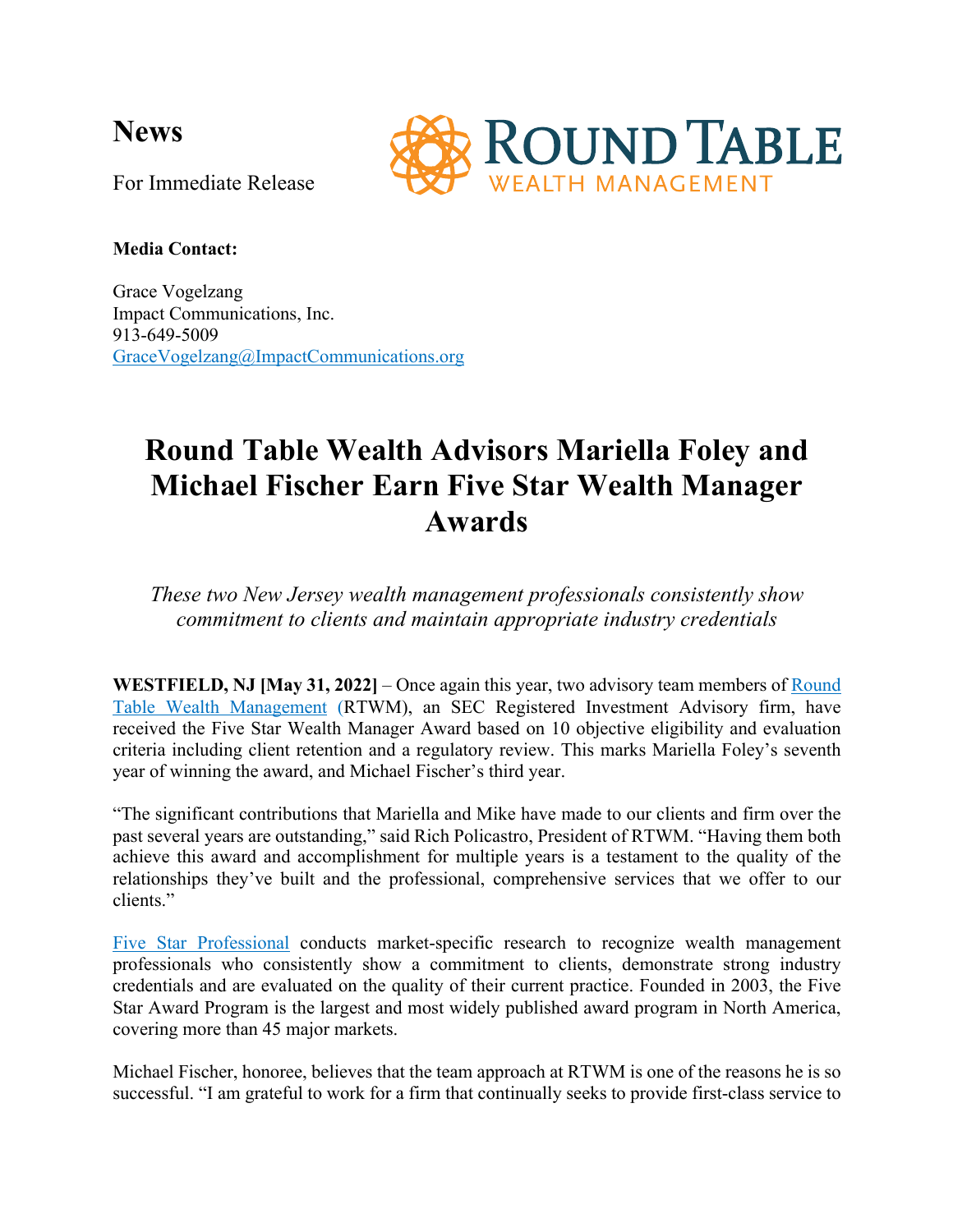all clients. This attitude pushes me to always give my best, and it is an honor to see my hard work recognized with this award."

In order to earn the award, a wealth manager must satisfy eligibility and evaluation criteria that are associated with wealth managers who provide quality services to their clients. Among the factors considered are assets under management and client retention rate as well as a thorough regulatory review.

Mariella Foley, a seven-time award winner, shares her thoughts on the honor: "It means a lot to me to have received this award for consecutive years. As part of our fundamental principles, my goal is to provide the highest standard of service, a collaborative partnership, and a long-term commitment."

# **ABOUT MARIELLA FOLEY**

Mariella Foley, CFP®, ADPA®, CDFA®, is a Partner and Wealth Advisor with Round Table Wealth Management. She has been with the firm since 2000 and has over 25 years of experience in the financial services industry. Heading the Women of Clarity<sup>TM</sup> program, Foley focuses her practice on working with women, advising them on their investments and finances and empowering them to take control of their financial lives whether they are experiencing a life transition due to divorce, death of a spouse or any other life changing event. Chosen to be a Featured Speaker for the InvestmentNews 2022 Women Adviser Summit, her areas of expertise include women in transition, female empowerment, multi-generational families, retirees and those going through divorce.

# **ABOUT MICHAEL FISCHER**

Michael Fischer, CFP®, MST, Director and Wealth Advisor, has been a valued member of Round Table Wealth Management since 2011. Developing customized asset allocations, orchestrating comprehensive financial planning for each individual client and coordinating day-to-day client needs are just a small part of what makes him an outstanding member of the financial planning profession. Fischer focuses on solving the complex income and estate tax issues of his small business owner clients.

# **ABOUT ROUND TABLE WEALTH MANAGEMENT**

Round Table Wealth Management (RTWM), an independent financial advisory firm established in 1999, is managed by four partners with over 100 years of industry experience. They, along with other members of the firm, form a dedicated team of highly-credentialed wealth advisors, financial planners, and investment management professionals.

Global in their investing and personalized in their service, the firm provides objective strategies designed to meet the far-reaching goals of each client in a personal and comprehensive manner. Those clients are comprised of high-net-worth individuals, families (national and global), business owners, professionals, and women investors seeking thoughtful financial advice and guidance to grow and preserve their wealth. Assisting cross-border clients and expats with multi-national